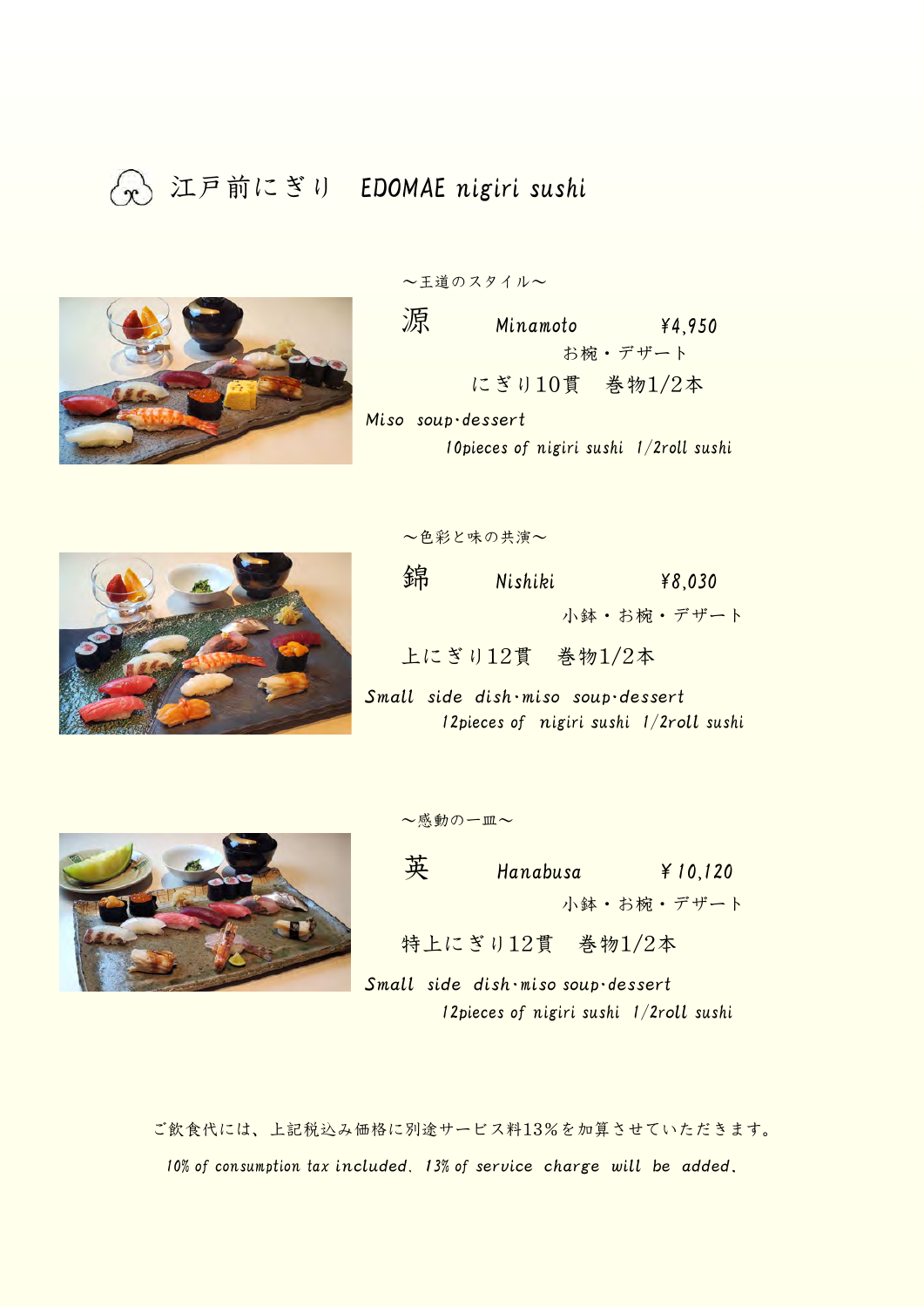# 江戸前ちらし EDOMAE chirashi





- 桐 二段重 Kiri ¥5,280 小鉢・お椀・デザート
- Small Side dish・Miso Soup・Dessert Serve in double wooden box

 $\odot$ 

**刺 身 Sashimi(thin sliced raw fish)** 



店長おまかせ刺身の盛り合わせ  $(-\lambda)$ 前)¥7,150~

Chef's special arranged sashimi(for one person)





| 公乾山特製 太 巻 |  |              |  | Special made FUTOMAKI (thick rolled sushi)                        |
|-----------|--|--------------|--|-------------------------------------------------------------------|
|           |  |              |  | $1\,\text{\AA}$ $(8\,\text{m})$ 1 piece $(8\,\text{cut})$ ¥ 3,630 |
|           |  | $1/2$ 本 (4切) |  | $Half (4 cut)$ $\neq 1,815$                                       |

ご飲食代には、上記税込み価格に別途サービス料13%を加算させていただきます。 10% of consumption tax included. 13% of service charge will be added.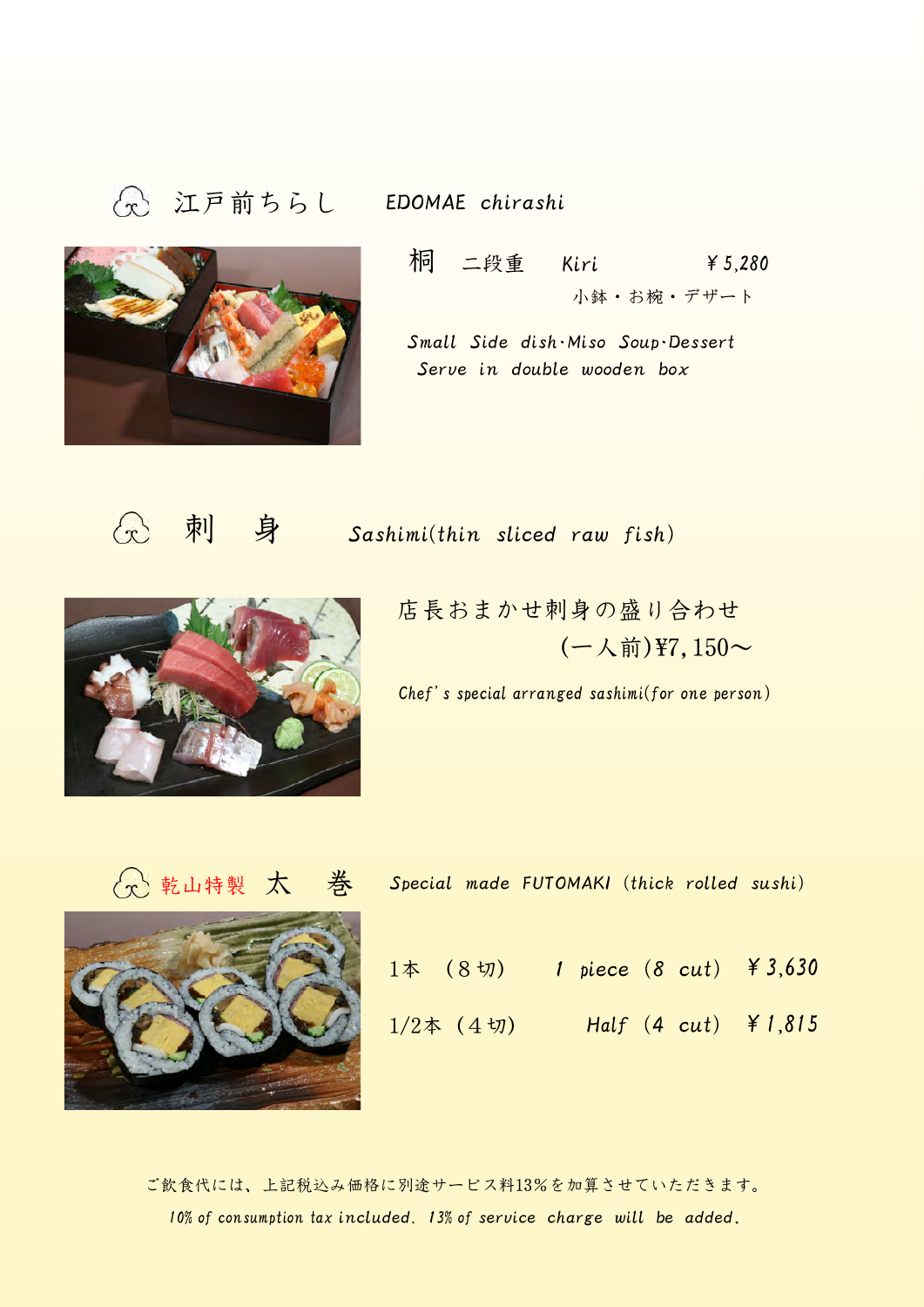### にぎり·刺身 単品

### Nigiri-sushi Sashimi A LA CARTE

|                      | にぎり Sushi  | 刺身 Sashimi         |                             | にぎり Sushi | 刺身 Sashimi |
|----------------------|------------|--------------------|-----------------------------|-----------|------------|
| 玉子<br>Egg            | ¥330/piece |                    | まぐろ<br>Tuna                 | ¥990      | ¥ 2,420    |
| たこ<br>Octopus        | ¥495       | $¥ 1,430/4$ slices | いくら<br>Solmon roe           | ¥990      | ¥ 2,420    |
| サーモン<br>Salmon       | ¥495       | ¥ 1,430            | 子持昆布<br>Herring roe an kelp | ¥990      | ¥ 2,420    |
| 小肌<br>Silver shad    | ¥495       | ¥ 1,430            | 車えび<br>Prawn                | ¥990      | ¥ 2,420    |
| さば<br>Mackerel       | ¥715       | ¥ 1,815            | 平目<br>Fluke                 | ¥ 1,210   | ¥ 3,630    |
| あじ<br>Harse mackerel | ¥715       | ¥ 1,815            | 鯛<br>Sea beam               | ¥ 1,210   | ¥ 3,630    |
| いわし<br>Sardine       | ¥715       | ¥ 1,815            | かれい<br>Floumder             | ¥ 1,210   | ¥ 3,630    |
| かつお<br>Bonito        | ¥715       | ¥ 1,815            | 赤貝<br>Arc shell             | ¥ 1,210   | ¥ 3,630    |
| さより                  | ¥715       | ¥ 1,815            | つぶ貝<br>Whelk                | ¥ 1,210   | ¥ 3,630    |
| Halh beak<br>いか      | ¥715       | ¥ 1,815            | あわび<br>Abalone              | ¥ 1,210   | ¥ 3,630    |
| Squid<br>穴子          | ¥715       | ¥ 1,815            | 煮はまぐり<br>Boiled hard clam   | ¥ 1,210   | ¥ 3,630    |
| Sea eal<br>帆立        |            |                    | 生うに<br>Fresh sea urchin     | ¥ 1,430   | ¥ 4,840    |
| Scallop<br>青柳        | ¥715       | ¥ 1,815            | 中とろ<br>Midium fat tuna      | ¥ 1,430   | ¥ 4,840    |
| Orange clem          | ¥715       | ¥ 1,815            | 大とろ<br>Fat tuna             | ¥1,815    | ¥ 6,050    |

#### Roll-sushi A LA CARTE 巻物

|        |                        | 手巻き Hand | 細春<br>-Cut |
|--------|------------------------|----------|------------|
| かっぱ巻   | Cucumber               | ¥605     | ¥ 825      |
| お新香巻   | Pickles                | ¥ 605    | ¥ 825      |
| 梅しそ巻   | Pickles plum & perilla | ¥ 605    | ¥ 825      |
| 納豆巻    | Fermented soybeans     | ¥ 605    | ¥825       |
| かんぴょう巻 | Dried squash           | ¥605     | ¥ 825      |
| 鉄火巻    | Tuna                   | ¥ 1,210  | ¥ 1,815    |
| 穴きゅう巻  | Sea eal & cucumber     | ¥ 1,210  | ¥ 1,815    |
| イクラ巻   | Salmon roe             | ¥ 1,430  | ¥ 2,200    |
| ねぎとろ巻  | Toro & scallion        | ¥1,815   | ¥ 2,420    |
| とろ鉄火巻  | Toro tuna              | ¥ 2,200  | ¥ 3,630    |

ご飲食代には、上記税込み価格に別途サービス料13%を加算させていただきます。 10% of consumption tax unclided, 13% of service charge will be added.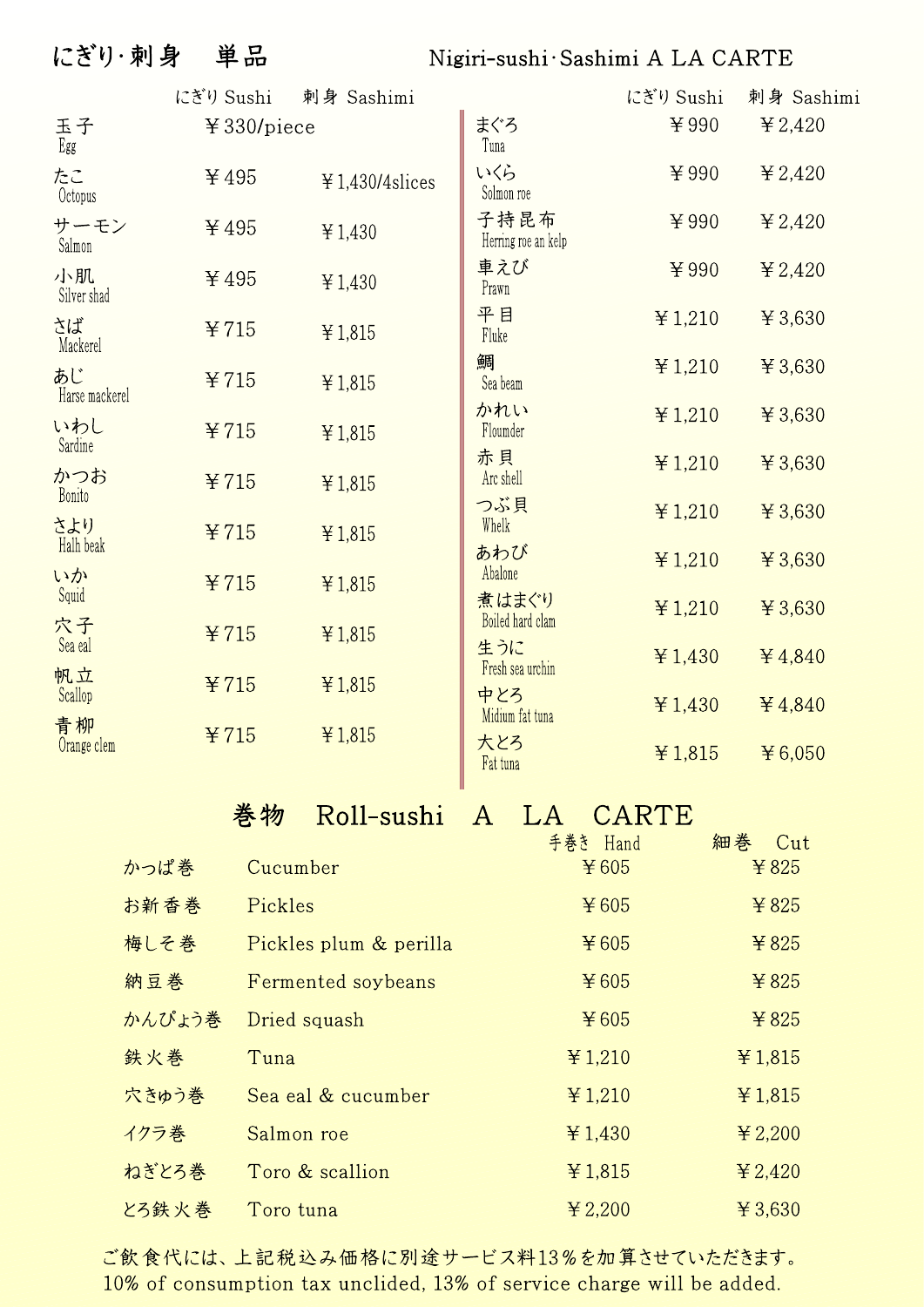| 帆立の磯辺焼き<br>Grilled scallops                                                                         | $*1,430$   |
|-----------------------------------------------------------------------------------------------------|------------|
| 写真はイメージです                                                                                           |            |
| 真たこやわらか煮<br>Boiled tender octopus                                                                   | $*1,760$   |
| 季節の焼魚・煮魚                                                                                            | $*1,760$   |
| Seasonal grilled fish simmered fish                                                                 |            |
| 特製 茶碗蒸し<br>Steamed egg custard                                                                      | $*1,760$   |
| お椀<br>Miso soup                                                                                     | ¥715       |
| Dessert<br>ザート                                                                                      |            |
| 季節の果物 Fruits of seasons                                                                             | $*1,320 -$ |
| 分 お土産折詰                                                                                             |            |
| Take out (package of sushi)<br>一人前(にぎり7貫巻物1本)<br>7 pieces of nigiri sushi, I pieces of rolled sushi | 44,536     |
| —•五人前(にぎり 9貫 巻物 1本)<br><i><b>9pieces of nigiri sushi, I pieces of rolled sushi</b></i>              | 46,237     |
| 二人前(にぎり 12貫 巻物 1本)                                                                                  | 47,938     |

12pieces of nigiri sushi,1pieces of rolled sushi

ご飲食代には、上記税込み価格に別途サービス料13%を加算させていただきます。 10% of consumption tax included, 13% of service charge will be added.